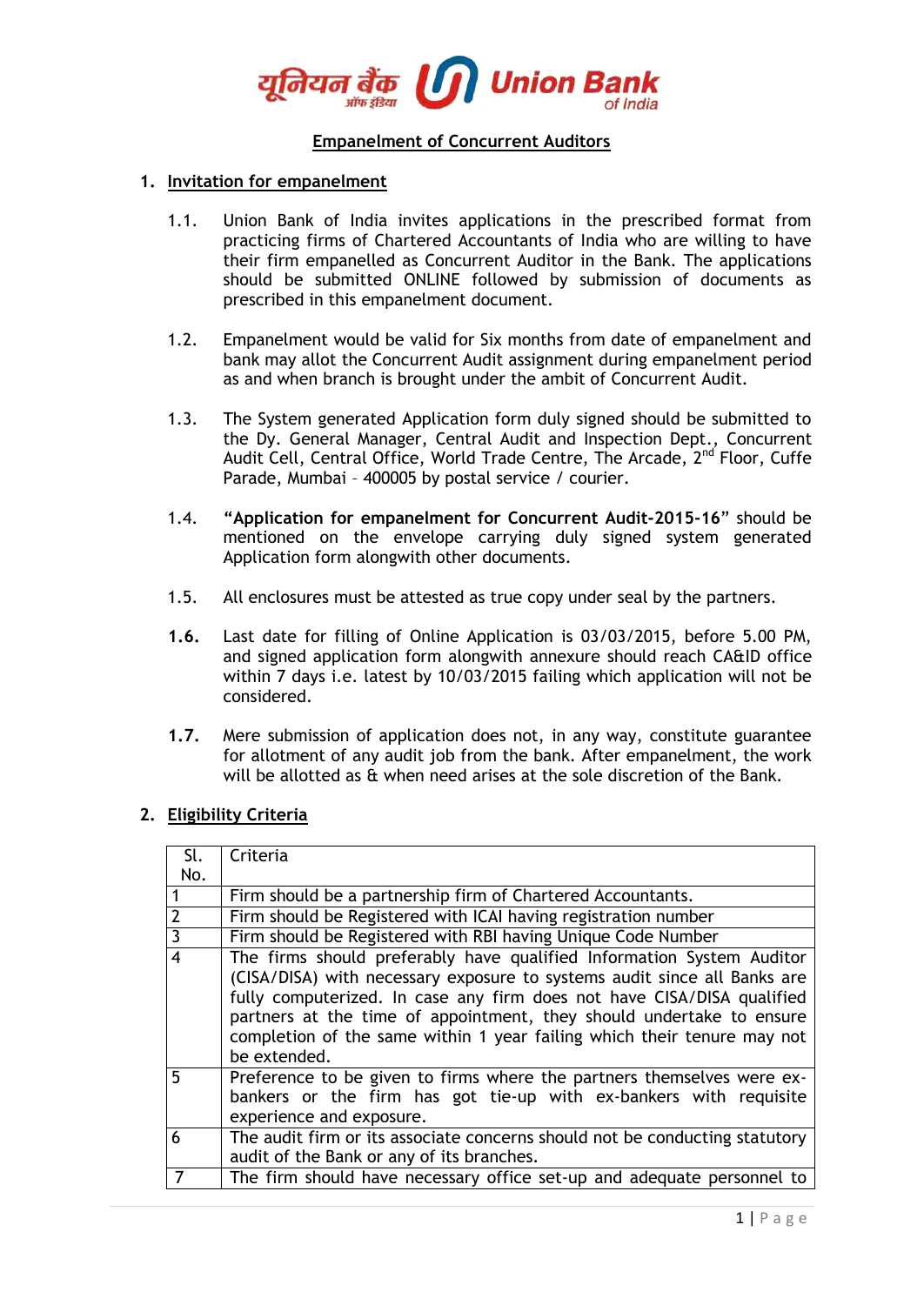

|                | ensure proper deployment and timely completion of assignments.              |  |  |  |
|----------------|-----------------------------------------------------------------------------|--|--|--|
| 8              | The firm should not sub-contract the audit work assigned to any outside     |  |  |  |
|                | firm even if they are qualified chartered accountants.                      |  |  |  |
| $\overline{Q}$ | Preference will be given to CA firms having Chartered Accountants           |  |  |  |
|                | undergone the "Certificate Course on Concurrent Audit of Banks"             |  |  |  |
|                | conducted by ICAI and Certificate for the same is submitted. If not, the CA |  |  |  |
|                | firm should furnish an undertaking to comply with this requirement within   |  |  |  |
|                | one year. Renewal shall be considered only after complying with this        |  |  |  |
|                | requirement.                                                                |  |  |  |

- 3. The following type of audit firms are not eligible to participate in empanelment process:
	- i) If Firm / it's proprietor / any partner has been disqualified / de-empanelled or whose appointment has been terminated by RBI/ ICAI/ Bank / any other Bank on an earlier occasion.
	- ii) Audit firms who are at present in the panel of Union Bank of India for undertaking Statutory Audit.
	- iii) Associate concerns of Audit firms who have been assigned Statutory Audit work (conducted statutory audit of Union Bank of India branches for the year 2014-15) defined as under by RBI: "Associate concerns means any corporate body or partnership firm wherein the proprietor and/or partner(s) of the statutory audit firm and/or their relative(s) is/are Directors or partners and/or jointly or severally hold 20% or more of the interest in the corporate body or partnership. "Relative" for this purpose will mean the spouse or any lineal ascendant or descendant of the proprietor or partner of the statutory audit firm."

## **4. Evaluation of CA firm for allotment of Concurrent Audit**

- 4.1. The CA firm will be evaluated based on the following parameters
	- i) Eligibility criteria as mentioned above.
	- ii) Preference will be given to Audit firm having office in the same centre as that of Auditee branch.
	- iii) Experience of Audit with Union Bank of India and/or Other Public Sector Bank.
	- iv) Weightage will be given to firms where the partners themselves were ex-bankers or the firm has got tie-up with ex-bankers with requisite experience and exposure.
	- v) Preference will be given to CA firm having Chartered Accountants undergone "Certificate course on Concurrent Audit of Banks".
	- vi) The firm will be allotted branches based on category suggested by RBI and internal policy of Bank. However, in case CA firm of requisite category is not available in particular location, then Bank will select next category CA firm.

| Sr.<br>No. | Grade of Branches to be allotted Level of advances<br>Auditor for concurrent audit. |  |  |                       | of the Branch |  |  |  |
|------------|-------------------------------------------------------------------------------------|--|--|-----------------------|---------------|--|--|--|
| a.         | Industrial Finance Branch, Rs. 100.00 Crore<br>Overseas                             |  |  | Branch, $ $ and above |               |  |  |  |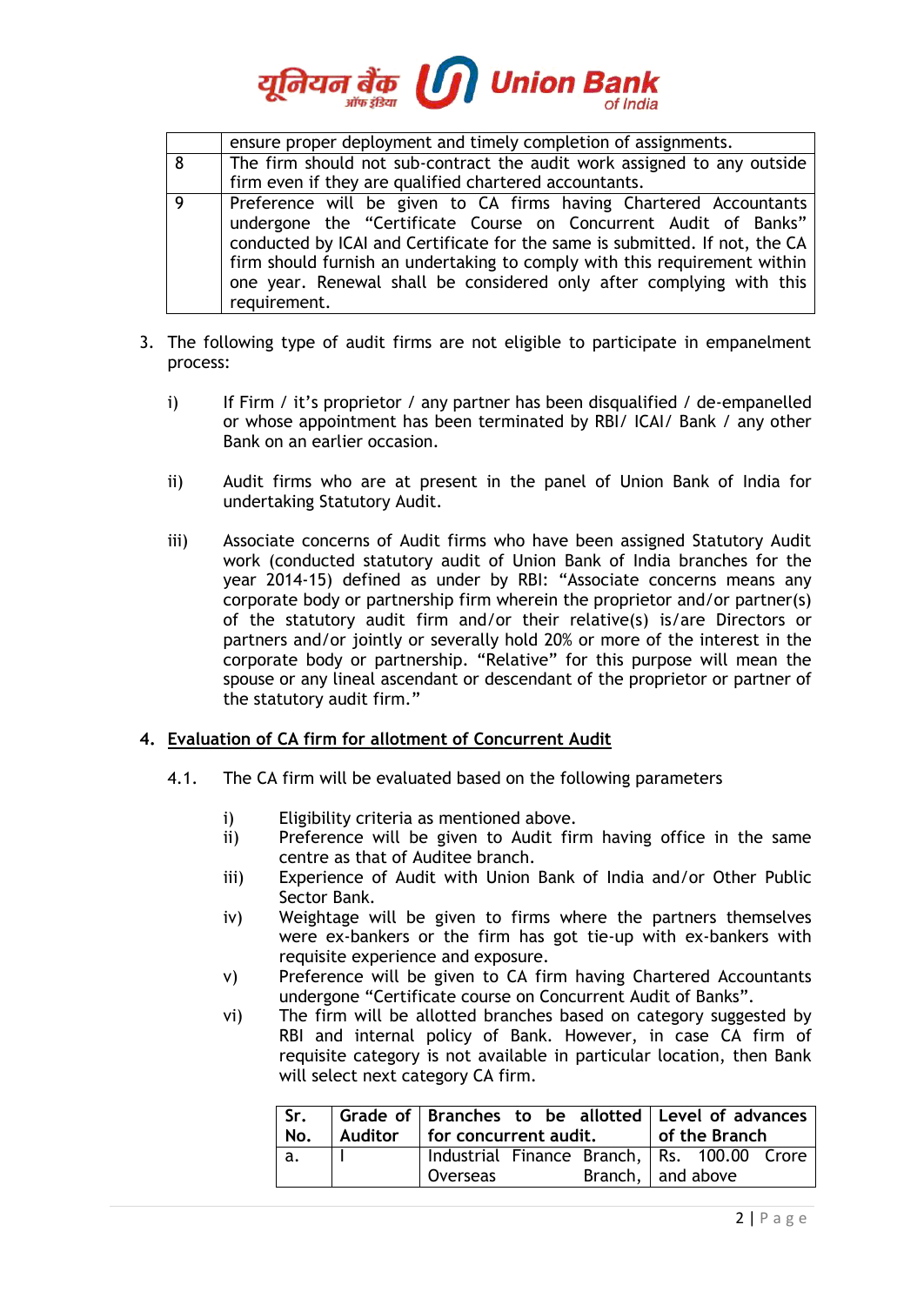

|              |    | Exceptionally Large<br>Branches, Treasury etc.                                                   |                                      |
|--------------|----|--------------------------------------------------------------------------------------------------|--------------------------------------|
| b.           | Ш  | VLBs, CMS, ATM Division<br>etc.                                                                  | Rs.50.00 Crore to<br>Rs.100.00 Crore |
| $\mathsf{C}$ | Ш  | Large Branches, Service   Rs.25.00 Crore to<br>Branches, CO Departments   Rs.50.00 Crore<br>etc. |                                      |
| d.           | IV | Medium<br>and Small<br>Branches, Any other Branch   Rs.25.00 Crore.<br>not covered above.        | Rs.5.00 Crore to                     |

- **4.2.** Merely meeting the eligibility criteria shall not automatically entitle the firm for empanelment. After empanelment, the work will be allotted as and when need arises at the sole discretion of the Bank. The empanelment will not give any right to the empanelled firms for carrying out the assignments. The Bank reserves its right to cancel any or all the offers without assigning any reason whatsoever.
- **4.3.** A detailed evaluation matrix shall be compiled by evaluation committee allotting marks for various parameters which shall form the basis for allotment of Concurrent Audit.

## 5. **Documents to be submitted with the application:**

- 5.1. CA firms shall submit the following documents along with the application.
	- i) General information as per ONLINE Application (format given in the document - Application for empanelment of Concurrent Auditor).
	- ii) Copies of certificate of experience and conduct of Concurrent Audit etc., in relation to similar assignment performed elsewhere, if any.
	- iii) Copies of Registration Certificate issued to the firm by ICAI.
	- iv) Copy of constitution Certificate issued by ICAI.

## **6. Terms and Conditions**

- 6.1. At any one point of time, not more than one audit assignment shall be awarded to any single firm. An audit assignment that needs to be carried out across the branches/units at different locations shall be considered as a single assignment for this purpose.
- 6.2. Concurrent auditors shall not undertake any other activities on behalf of the branch without obtaining the concurrence of Audit Department in writing.
- 6.3. The firm shall execute undertaking of fidelity and secrecy on its letterhead in the format prescribed by Bank.
- 6.4. In order to avoid conflict of interest, an undertaking shall be obtained from the concurrent auditors that they do not have any professional or commercial relationship with the borrowers of the branch/Department which they are auditing.
- 6.5. The Auditor shall sign the Do's & Don'ts statement in order to have proper arms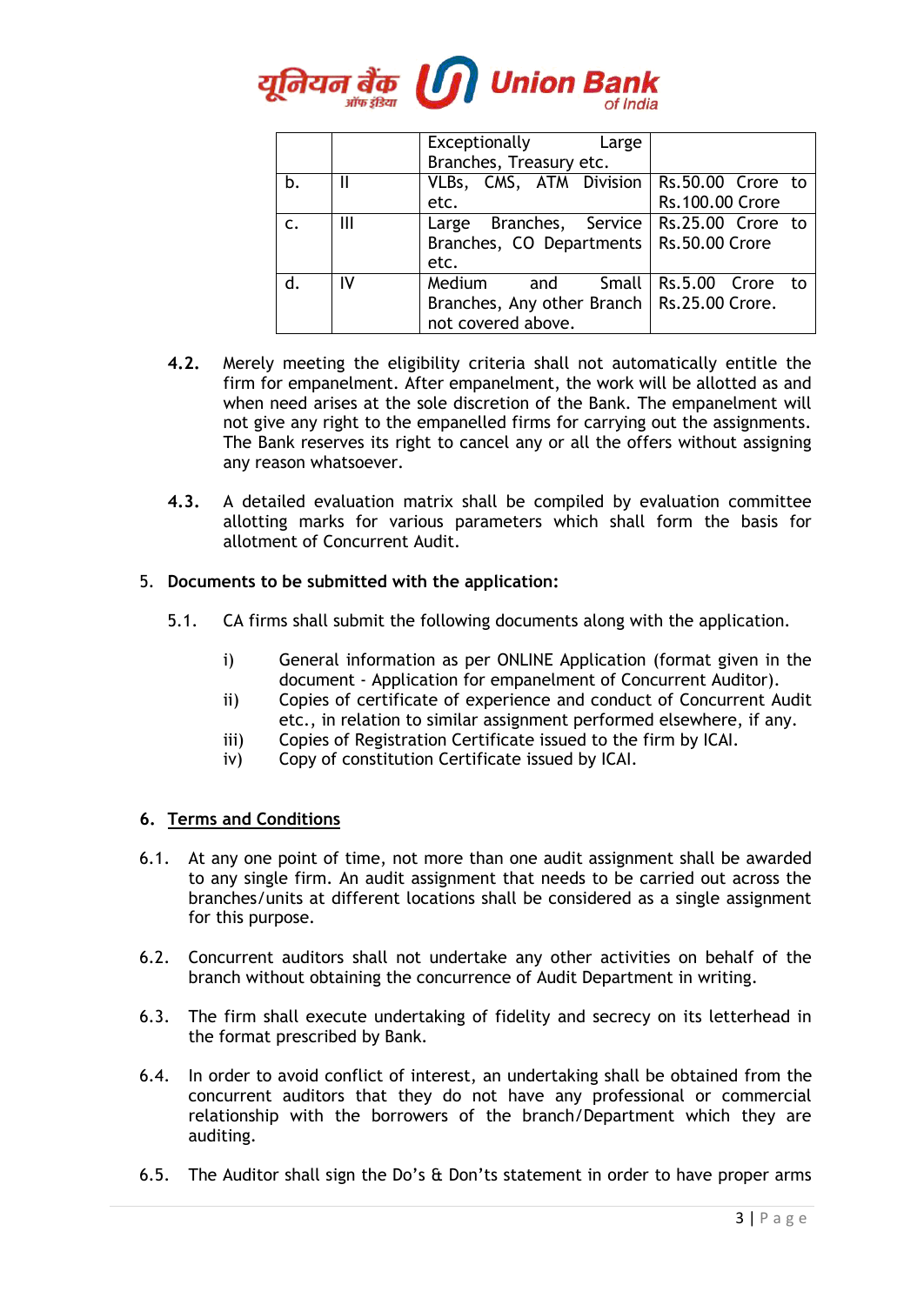

length relationship with the Branch / Department of which they are conducting Audit.

- 6.6. A declaration shall be furnished by the firm that credit facilities availed by the firm or partners or firms in which they are partners or directors including any facility availed by a third party for which the firm or its partners are guarantors have not turned or are existing as non-performing assets as per prudential norms of RBI. In case the declaration is found incorrect, the assignment shall get terminated besides the firm being liable for any action under ICAI / RBI guidelines.
- 6.7. All the necessary certificates including quarterly, half-yearly, annual closing of Book of Accounts that need to be given by audit firm as a part of Concurrent Audit assignment shall be given under its letterhead without any additional certification fee.
- 6.8. A detailed checklist and other latest operating guidelines, view ID, required Menus for verification of details shall be provided to the concurrent auditors.
- 6.9. Appointment of Concurrent Audit shall be purely at discretion of the Bank and no rights whatsoever accrue to the firm for such appointment.
- 6.10. Audit firms shall submit monthly/quarterly/half-yearly reports in structured formats within stipulated period i.e. within 10 days of the completion of month /quarter /half-year. Any persistent delay shall be viewed negatively at the time of review of the CA firm.
- 6.11. Bank shall monitor the performance of audit firms closely. Performance of the Firms shall be evaluated once in a year for their quality and coverage of reporting. In case, CA firm is not attending audit work properly, continuous delay in submission of reports, non reporting of serious irregularities/deviations, non-detection of fraud, non-detection of Leakage of income in branches where they are conducting concurrent audit, Bank reserves the right to terminate the assignment, without assigning any reason. In case of termination of assignment, the remuneration for the incomplete month shall not be payable by the Bank.
- 6.12. Concurrent Auditors shall not be permitted to mobilize any credit related proposals to any of the Branches of the Bank during their period of assignment.

## **7. Tenure of Concurrent Auditors**

- 7.1. As per the existing concurrent audit policy of our Bank, appointment of concurrent auditors will be made initially for a period of one year. The term may be extended, solely at the discretion of the Bank, for a further period of two (1+1) years on receiving satisfactory feedback from ZAO about their overall performance. A cooling period of One Year shall be given after completion of three years of audit.
- 7.2. After completion of specific period (including the cooling period), the firm may be considered for audit assignment in same or other location or areas, as per extant policy of the Bank.
- **8. Payment and Fees:**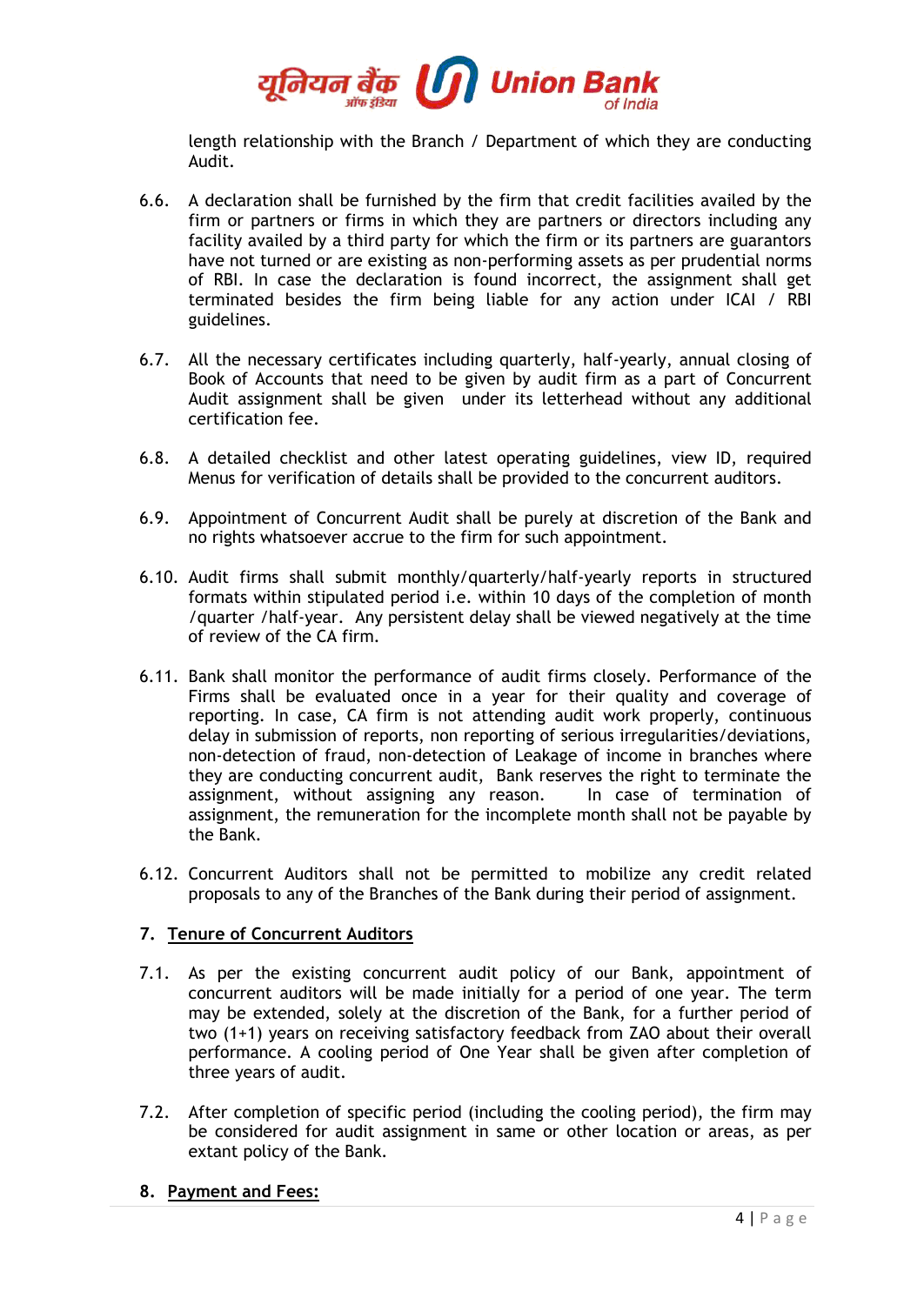

- 8.1. No out of pocket expenses or travelling allowance/halting allowance shall be paid to the concurrent audit firms for carrying out the assignment. However, service tax, education cess etc. shall be paid as applicable from time to time in addition to basic fees.
- 8.2. The concurrent auditors shall be reimbursed actual out of pocket expenses incurred in connection with travel involved for conducting stock audits.
- 8.3. Payment to concurrent auditors shall be subject to deduction of tax at source at appropriate rates.
- 8.4. All necessary certificates that need to be given as part of concurrent audit assignment shall be given by the audit firm without any additional certification fee.
- 8.5. Fees payable to concurrent auditors is based on the level of advances in case of branches. However, in case of specialized units it is consolidated fee payable. Service Tax will be paid extra.

| SI No.          | <b>Level of Advances</b>                   | Fee<br>structure<br>for |
|-----------------|--------------------------------------------|-------------------------|
|                 |                                            | concurrent audit        |
| <b>Branches</b> |                                            |                         |
| 1.              | Upto Rs.100 crores                         | Rs. 25,000/-            |
| 2.              | Above Rs. 100 crores upto Rs.500 crores    | Rs. 30,000/-            |
| 3.              | Rs. 500 crores and above                   | Rs. 35,000/-            |
|                 | <b>Specialized Units</b>                   |                         |
| 4.              | <b>Service Branches</b>                    | Rs.20,000/-             |
| 5.              | Data Centre Process Audit                  | Rs.30,000/-             |
| 6.              | <b>Integrated Treasury</b>                 | Rs.40,000/-             |
| 7.              | <b>ATM Division</b>                        | Rs. 30,000/-            |
| 8.              | <b>CMS Division</b>                        | Rs.10,000/-             |
| 9.              | <b>Vostro Branch</b>                       | Rs.10,000/-             |
| 10.             | Various Departments in Central Office like | Rs. 10,000/- each       |
|                 | SSD, RBD, etc.                             |                         |

8.6. The Concurrent Audit fees once fixed shall remain the same throughout the tenure of the Concurrent Auditor irrespective of the level of Advances thereafter. The only exception may be in case of transfer/shifting of entire advances of another branch to the auditee branch. Bank decision will be final in this regard.

## **9. Conduct and Performance Monitoring**

- **9.1.** Each branch / audit unit shall identify Nodal Officer as a single point contact for coordinating the concurrent audit work.
- 9.2. Bank shall provide the concurrent auditor with requisite initial information of the branch activities and further support to conduct audit.
- 9.3. Minor irregularities pointed out by Concurrent Auditors are to be rectified on the spot. The audit units should ensure rectification of deficiencies without any loss of time so as to achieve the very purpose of concurrent audit.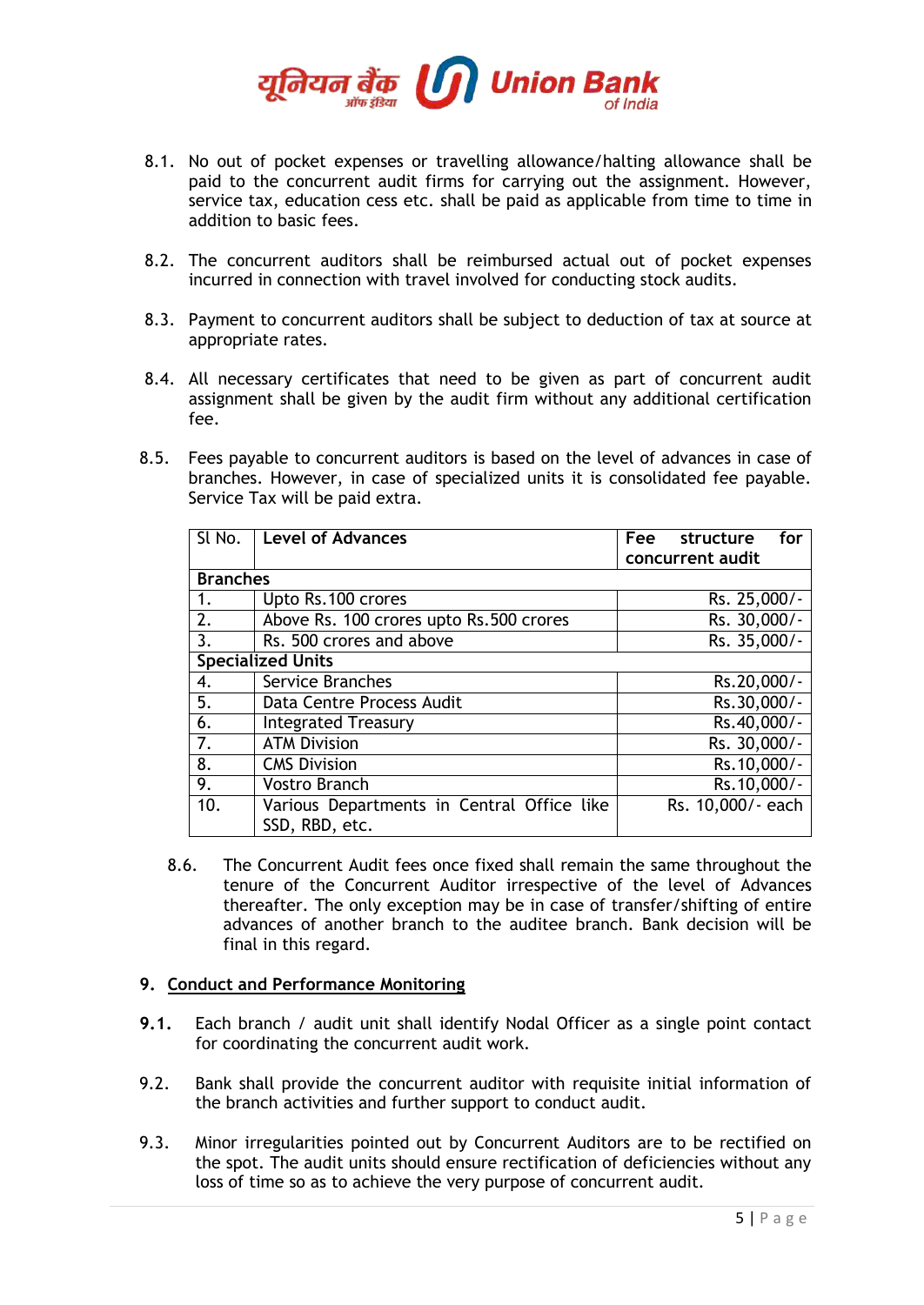

- 9.4. Pending issues of previous reports shall be mentioned as persisting irregularity / deficiency in the subsequent reports.
- 9.5. A formal wrap up discussion with the branch / units shall be arranged before submission of report by the concurrent auditor. In case of any difficulty in interpretation of existing guidelines of the Bank by the Branch/Concurrent Auditor, the same shall be referred to the Controlling Office/Concerned Audit Office before finalization of the report.
- 9.6. Quality of compliance with the concurrent audit reports shall be covered and commented upon by internal auditors.
- 9.7. Zonal Audit Office shall ensure that deficiencies pointed out in the Concurrent Audit reports are rectified and the Audit Reports are closed within one month of submission. Regional Offices shall be responsible for follow up with branches to ensure compliance.
- 9.8. Zonal Audit Office shall interact with Concurrent Auditors at least once in a quarter.
- 9.9. The Bank reserves its right to review the appointment at any point of time and if necessary, can cancel the appointment by giving 7 days notice.
- 9.10. In case the firm fails to report serious irregularities / high value income leakage, Bank reserves right to report the matter to RBI / ICAI / IBA & initiate appropriate action. Such firms will be de-empanelled/black listed and they will not be eligible for assignment of audit work with Bank for next five years.
- 9.11. Concurrent Audit has very important role in identifying System lapses, irregularities of every type, income leakage, ensuring compliance of terms of sanction for advances, detecting frauds, pointing out symptoms of sickness in time, etc.
- 9.12. Quality of Concurrent Audit is reflected in reducing number of irregularities, absence of persisting irregularities as RBI envisages that Auditor should also educate staff about hazards of deviation from Systems and Procedures. If Concurrent Audit is effective, it should also result in up gradation of the Branch in annual inspection and / or maintaining higher-level ratings obtained ( Low medium risk under RBIA)
- 9.13. If the RBIA rating of the Branch is downgraded, the performance of the Concurrent Auditor shall be critically examined and reviewed for deciding continuance of service or otherwise.
- 9.14. If the Concurrent Auditor fails to detect and report irregularities/deviations from laid down policies/norms, his services are liable to be terminated by giving 7 days notice.
- 9.15. If the Concurrent Auditor fails to attend the Branch on day-to-day basis or the attendance of the Partner of the firm is found to be poor, his services are liable to be terminated by giving 7 days notice.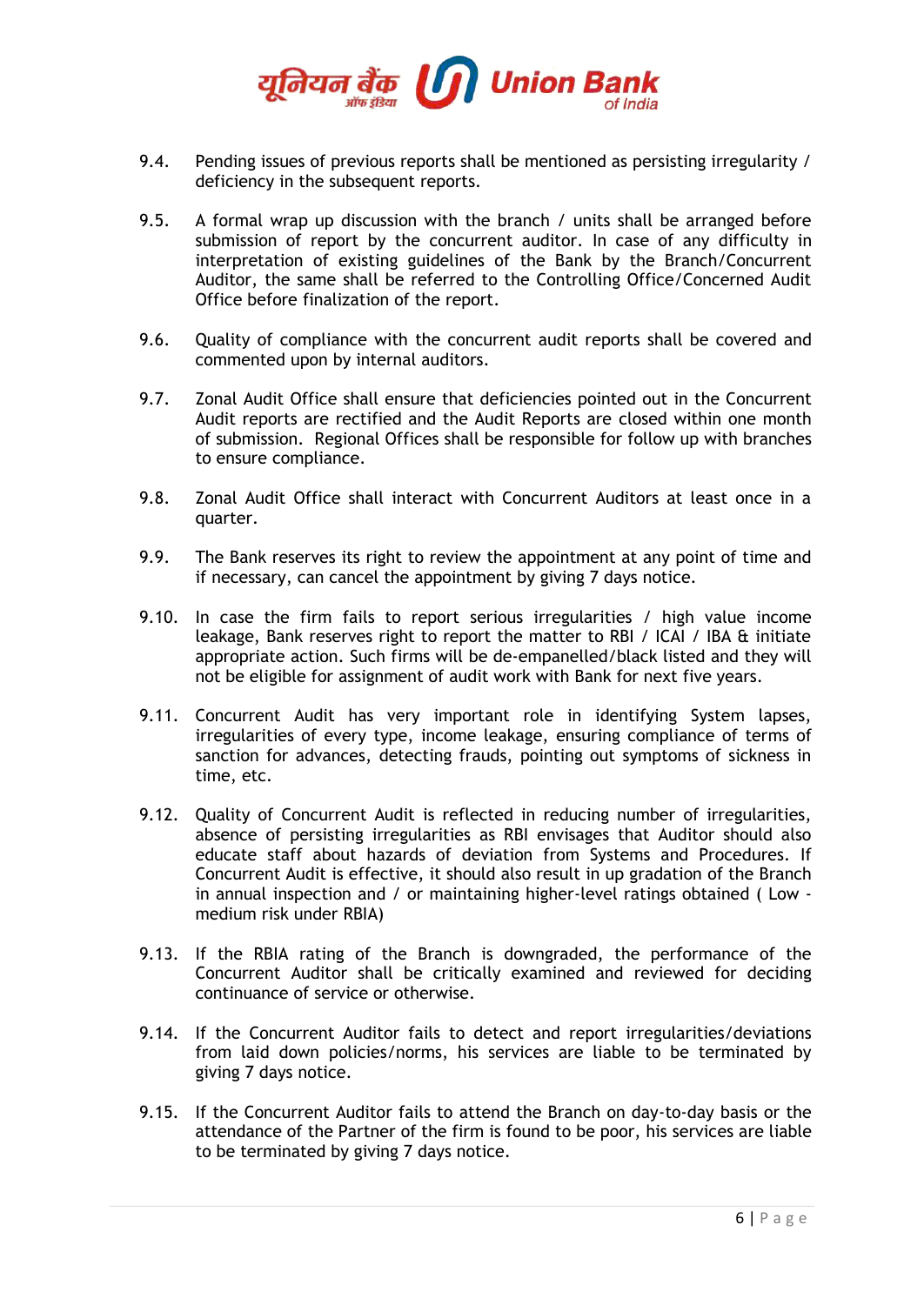

## **PERFORMANCE REVIEW AND RATING OF CONCURRENT AUDITORS**

#### **FEEDBACK REPORT FOR THE PERIOD ENDED \_\_\_\_\_\_\_\_\_\_\_\_\_**

| 1. | Name of C. A. firm        | :M/s                               |                |
|----|---------------------------|------------------------------------|----------------|
| 2. | Address of C.A. Firm      |                                    |                |
| 3. | Details of Branch Audited | Branch Name :<br>R. O.<br>Category | $\ddot{\cdot}$ |

4. The C. A. firm is auditing the Br. Since :

# **PERFORMANCE REVIEW (PARAMETERS 1 TO 3 TO BE FILLED UP BY BRANCH HEAD AND 4 & 5 BY In-Charge ZAO)**

| Sr. | Norms for Assigning score<br>Parameter             |  |  | Max. | Marks |          |
|-----|----------------------------------------------------|--|--|------|-------|----------|
| No. |                                                    |  |  |      | Marks | assigned |
|     | Attendance                                         |  |  | 10   |       |          |
|     | a. On all working days by Audit Assistant          |  |  |      | 10    |          |
|     | b. 1-5 days absence in a month by Audit Assistant  |  |  | 5    |       |          |
|     | c. Absence for more than 5 days by Audit Assistant |  |  |      |       |          |

| Visits of partner/Proprietor & attending briefing sessions | 05 |  |
|------------------------------------------------------------|----|--|
| a. Minimum 4 visits in a month by Partner                  |    |  |
| b. 3 visits in a month by Partner                          |    |  |
| c. Less than 3 visits by Partner in a month.               |    |  |

| د. | Timely Submission of Reports -                        |  |    |  |
|----|-------------------------------------------------------|--|----|--|
|    | a. By 10th day of the succeeding month                |  | 10 |  |
|    | b. Between 11th and 15th day of the succeeding month. |  |    |  |
|    | c. After 15th day of succeeding month                 |  |    |  |

( Branch Manager)

ELB/VLB/LB

etc.

| Sr.<br>No. | Parameter                                               | Norms for<br><b>Assigning score</b> | Maximu<br>m Marks |    | <b>Marks</b><br>assigned |
|------------|---------------------------------------------------------|-------------------------------------|-------------------|----|--------------------------|
| 4.         | Adequacy of coverage and quality of<br>report           |                                     | 45                |    |                          |
|            |                                                         |                                     | 15                |    |                          |
|            |                                                         | Excellent                           |                   | 15 |                          |
|            | Quality and Coverage of report<br>a.                    | Good                                |                   | 10 |                          |
|            |                                                         | Satisfactory                        |                   | 5  |                          |
|            |                                                         | Unsatisfactory                      |                   | 0  |                          |
|            |                                                         |                                     | 10                |    |                          |
|            | b.                                                      | Excellent                           |                   | 10 |                          |
|            | Comments on compliance of<br>KYC/AML norms in new A/cs. | Good                                |                   | 8  |                          |
|            |                                                         | Satisfactory                        |                   | 4  |                          |
|            |                                                         | Unsatisfactory                      |                   | 0  |                          |
|            | Asset Classification as per IRAC<br>$\mathsf{C}$ .      |                                     | 10                |    |                          |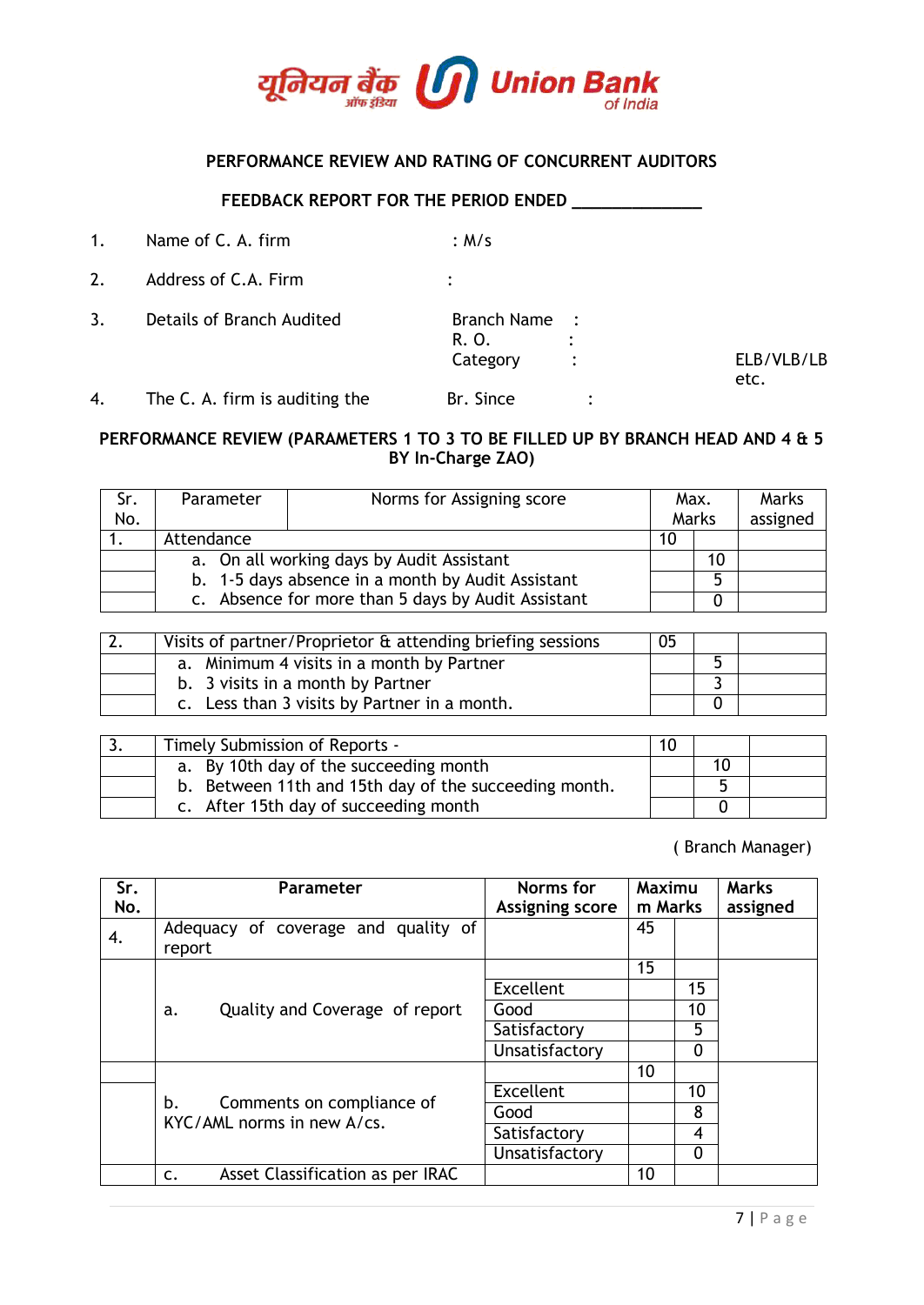

|    | guidelines                                                                                                        | Excellent                              |     | 10       |  |
|----|-------------------------------------------------------------------------------------------------------------------|----------------------------------------|-----|----------|--|
|    |                                                                                                                   | Good                                   |     | 8        |  |
|    |                                                                                                                   | Satisfactory                           |     | 4        |  |
|    |                                                                                                                   | Unsatisfactory                         |     | 0        |  |
|    |                                                                                                                   |                                        | 10  |          |  |
|    |                                                                                                                   | <b>Excellent</b>                       |     | 10       |  |
|    | Reporting of persisting<br>d.                                                                                     | Good                                   |     | 8        |  |
|    | irregularities regularly                                                                                          | Satisfactory                           |     | 4        |  |
|    |                                                                                                                   | Unsatisfactory                         |     | 0        |  |
| 5. | <b>Effectiveness of Concurrent Auditor</b>                                                                        |                                        | 30  |          |  |
|    | Efforts put in by and steps taken<br>a.                                                                           |                                        | 15  |          |  |
|    | by the Concurrent Auditors to get the                                                                             | <b>Excellent</b>                       |     | 15       |  |
|    | irregularities rectified and revenue                                                                              | Good                                   |     | 10       |  |
|    | leakage recovered and overall efforts in [                                                                        | Satisfactory                           |     | 5        |  |
|    | bringing improvement in<br>Branch<br>functioning.                                                                 | Unsatisfactory                         |     | $\Omega$ |  |
|    |                                                                                                                   |                                        | 15  |          |  |
|    | Whether there was any instance<br>b.<br>of the Concurrent Auditor not pointing                                    | <b>Serious</b><br>a.<br>irregularities |     | $5*$     |  |
|    | serious irregularities / revenue<br>out<br>leakage/fraud which was subsequently<br>detected during Regular Audit: | b.<br>Revenue<br>leakage               |     | $5*$     |  |
|    |                                                                                                                   | Fraud<br>c.                            |     | $5^*$    |  |
|    | Total                                                                                                             |                                        | 100 |          |  |

\* In case there is any instance of concurrent auditors not pointing out any of the above, zero marks may be given. If not, full marks to be given.

# **In-Charge ZAO**

## **OVER ALL ASSESSMENT OF PERFORMANCE.**

| Grade/Rating | Maximum Marks | Marks obtained |
|--------------|---------------|----------------|
|              | 80 and above  |                |
|              | 70 - 79       |                |
|              | $60 - 69$     |                |
|              | Below 60      |                |

Note:

i) The contract with audit firm falling in Grade 'D' shall be terminated before completion of the audit term.